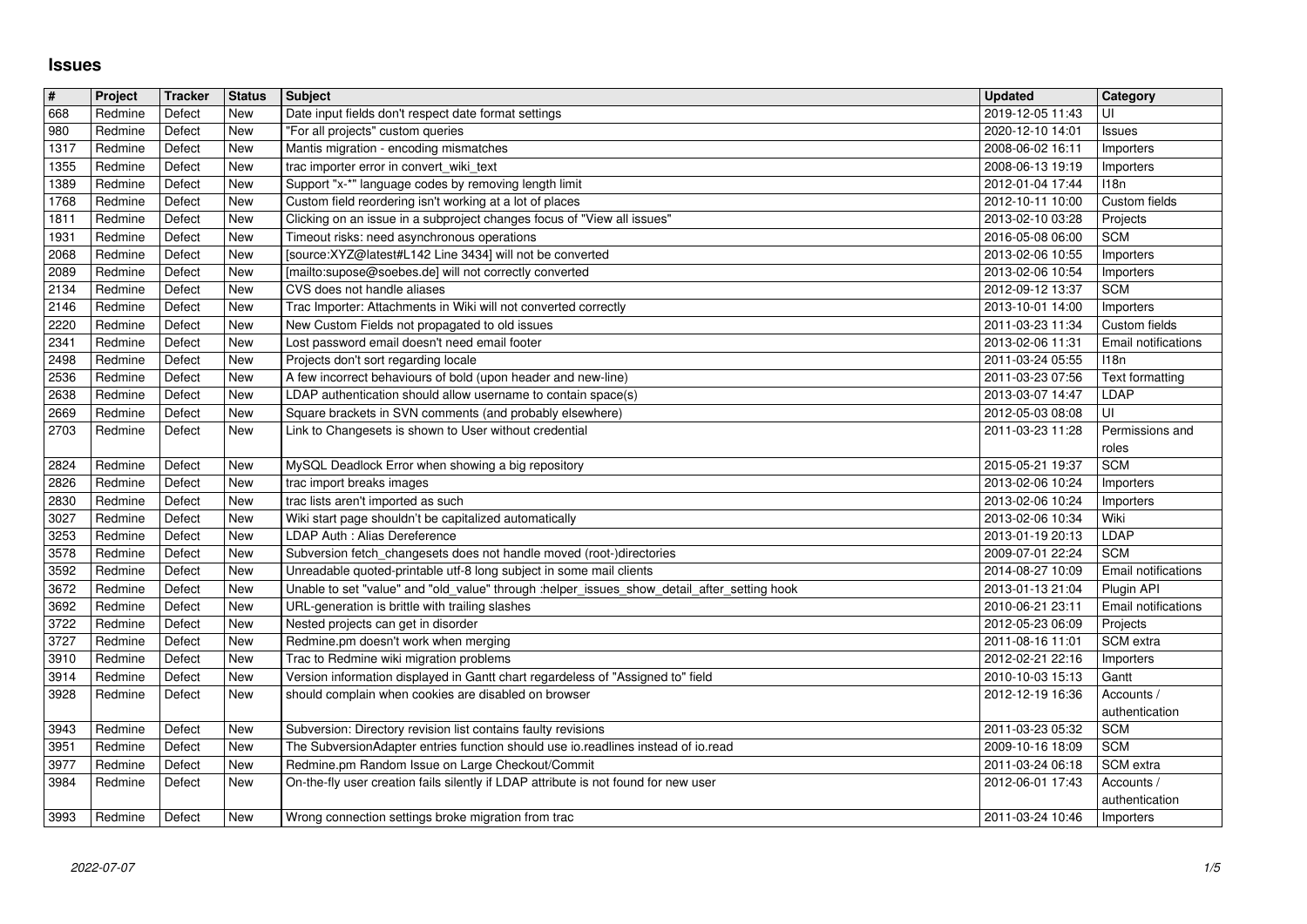| $\overline{\mathbf{H}}$ | Project            | Tracker          | <b>Status</b>            | Subject                                                                                                                                                        | <b>Updated</b>                       | Category                         |
|-------------------------|--------------------|------------------|--------------------------|----------------------------------------------------------------------------------------------------------------------------------------------------------------|--------------------------------------|----------------------------------|
| 4043<br>4141            | Redmine<br>Redmine | Defect<br>Defect | <b>New</b><br>New        | username/password fields get autocompleted<br>Attachments added in a comment via email are not displayed in the ticket history                                 | 2015-12-13 13:39<br>2009-11-28 13:16 | UI<br>Email receiving            |
| 4257                    | Redmine            | Defect           | <b>New</b>               | Broken support for Principal plugins                                                                                                                           | 2013-01-13 21:04                     | Plugin API                       |
| 4283<br>4340            | Redmine<br>Redmine | Defect<br>Defect | New<br><b>New</b>        | LDAP attributes should be read as user<br>migrate_from_trac can't find table "component"                                                                       | 2013-01-14 11:19<br>2010-07-16 14:21 | LDAP<br>Importers                |
| 4448                    | Redmine            | Defect           | <b>New</b>               | Subversion password cleanly visible in the process list and some logs                                                                                          | 2009-12-26 17:16                     | <b>SCM</b>                       |
| 4472<br>4483            | Redmine<br>Redmine | Defect<br>Defect | New<br>New               | Escape <code> tag<br/>LDAP authentication with Redmine doesn't return an error when credentials used to bind to LDAP are incorrect</code>                      | 2017-04-20 11:57<br>2020-11-24 06:18 | Text formatting<br>LDAP          |
| 4538                    | Redmine            | Defect           | New                      | .htaccess redirect rules not working when multiple CGI/FastCGI modules enabled                                                                                 | 2011-09-17 13:06                     | Permissions and                  |
|                         |                    |                  |                          |                                                                                                                                                                |                                      | roles                            |
| 4544<br>4588            | Redmine<br>Redmine | Defect<br>Defect | <b>New</b><br><b>New</b> | Wiki exported HTML has different CSS formatting to the original<br>In status form of version view, link to issues results limited.                             | 2016-03-31 12:03<br>2010-01-15 02:11 | Wiki                             |
| 4648                    | Redmine            | Defect           | <b>New</b>               | Using repository comments to change issue status conflicts with workflow                                                                                       | 2012-05-03 08:02                     | <b>SCM</b>                       |
| 4657                    | Redmine            | Defect           | <b>New</b>               | Wrong timestamp for import of entries of the last ChangeSet.                                                                                                   | 2011-03-03 09:14                     | <b>SCM</b>                       |
| 4725<br>4731            | Redmine<br>Redmine | Defect<br>Defect | <b>New</b><br>New        | Error displaying Project's Settings when repository configured<br>If I click the Update link too soon the update form is shown without the issue               | 2011-10-12 14:33<br>2013-02-06 09:08 | <b>SCM</b><br><b>Issues</b>      |
| 4766                    | Redmine            | Defect           | New                      | Bad PDF files and SQL queries generated under certain locales                                                                                                  | 2011-03-23 06:48                     | PDF export                       |
| 4825                    | Redmine            | Defect           | New                      | Several related bugs relating to registration, sign in and account preferences.                                                                                | 2011-06-27 15:41                     | Accounts /<br>authentication     |
| 4956                    | Redmine            | Defect           | <b>New</b>               | Proejct Settings submenu disappearing when viewing another controller                                                                                          | 2010-03-04 06:33                     | UI                               |
| 4994                    | Redmine            | Defect           | <b>New</b>               | Issue global custom fields should be available in filters only for their trackers                                                                              | 2010-03-08 07:34                     | Custom fields                    |
| 5016<br>5020            | Redmine<br>Redmine | Defect<br>Defect | <b>New</b><br>New        | link_to_if_authorized does not display an authorized linke if passing a named url<br>Advanced Subversion Integration Howto is confusing                        | 2011-03-16 20:14<br>2010-03-09 20:41 | UI<br>Documentation              |
| 5053                    | Redmine            | Defect           | New                      | Project deletion thinks 2 projects are related                                                                                                                 | 2011-08-31 09:00                     | Projects                         |
| 5070<br>5071            | Redmine<br>Redmine | Defect<br>Defect | New<br><b>New</b>        | Redmine.pm does not allow Administrators to access svn repositories<br>Redmine.pm, setting RedmineCacheCredsMax option causes Apache 2.2.14 to exit on startup | 2012-05-09 14:21<br>2011-03-24 08:00 | SCM extra<br>SCM extra           |
| 5118                    | Redmine            | Defect           | New                      | "Follow"ing issues not updated on preceding issue change                                                                                                       | 2010-03-18 15:33                     | <b>Issues</b>                    |
| 5124                    | Redmine            | Defect           | New                      | Errors in formatting of texts 2.                                                                                                                               | 2012-06-10 22:42                     | Text formatting                  |
| 5139<br>5230            | Redmine<br>Redmine | Defect<br>Defect | New<br><b>New</b>        | Default issue display cannot be changed by setting display options<br>Invalid form authenticity token.                                                         | 2011-03-23 21:11<br>2016-10-25 14:32 | <b>Issues</b><br>Accounts /      |
|                         |                    |                  |                          |                                                                                                                                                                |                                      | authentication                   |
| 5236                    | Redmine            | Defect           | New                      | Can't browse SVN of private project w/o giving a login and pass in settings                                                                                    | 2017-06-28 17:56                     | <b>SCM</b>                       |
| 5273<br>5334            | Redmine<br>Redmine | Defect<br>Defect | <b>New</b><br>New        | Unable to configure PluginSimpleCI plugin - custom fields list is empty<br>MailHandler not processing incoming emails - Unprocessable Entity                   | 2010-04-08 16:58<br>2011-04-14 16:39 | Email receiving                  |
| 5357                    | Redmine            | Defect           | <b>New</b>               | Git: SCM revisions ordered by date/time (should be reverse commit order)                                                                                       | 2011-08-26 04:23                     | <b>SCM</b>                       |
| 5362<br>5384            | Redmine<br>Redmine | Defect<br>Defect | New<br>New               | Export Issue-List to Pdf with Custom Field does not wrap                                                                                                       | 2012-01-13 20:00<br>2015-02-03 03:53 | PDF export                       |
| 5398                    | Redmine            | Defect           | New                      | Subtickets not showing properly in issue list<br>Can not reschedule the start date of following issues at once                                                 | 2011-02-18 13:35                     | <b>Issues</b><br>Issues planning |
| 5400                    | Redmine            | Defect           | New                      | Incoming Mails bounce with "permission denied. Command output: warning: peer certificate "                                                                     | 2013-09-26 10:11                     | <b>Email receiving</b>           |
| 5513<br>5545            | Redmine<br>Redmine | Defect<br>Defect | <b>New</b><br>New        | The length of Name filed in add new category does not match max length<br>Active Directory user account with a password {space} failed LDAP authentication     | 2016-02-07 08:38<br>2010-09-01 08:52 | ΙUΙ<br>LDAP                      |
| 5546                    | Redmine            | Defect           | New                      | Password match check in use when changing to Idap                                                                                                              | 2010-05-18 13:20                     | LDAP                             |
|                         |                    |                  |                          |                                                                                                                                                                |                                      |                                  |
|                         |                    |                  |                          |                                                                                                                                                                |                                      |                                  |
|                         |                    |                  |                          |                                                                                                                                                                |                                      |                                  |
|                         |                    |                  |                          |                                                                                                                                                                |                                      |                                  |
|                         |                    |                  |                          |                                                                                                                                                                |                                      |                                  |
|                         |                    |                  |                          |                                                                                                                                                                |                                      |                                  |
|                         |                    |                  |                          |                                                                                                                                                                |                                      |                                  |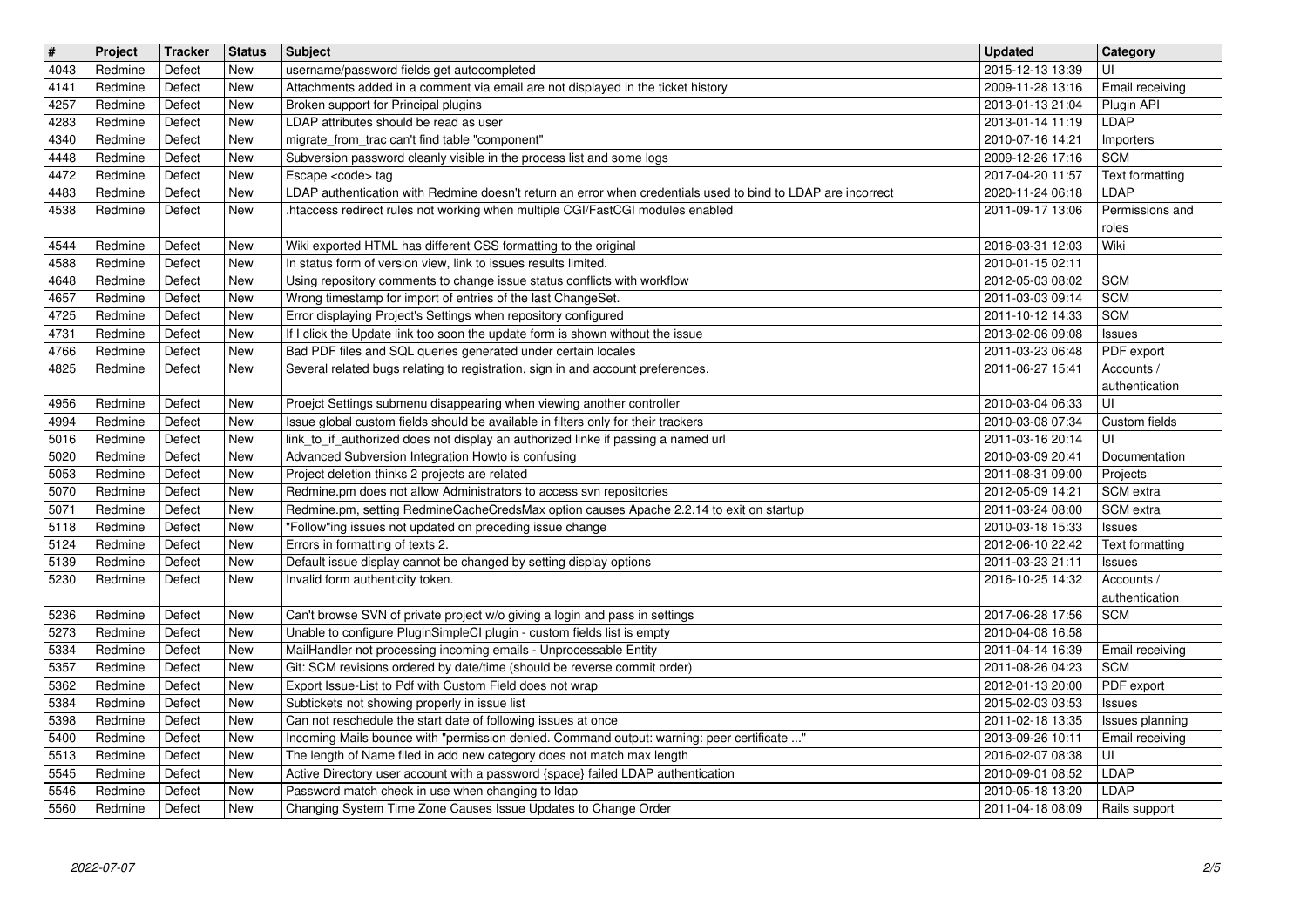| $\overline{\mathbf{H}}$<br>5586 | Project<br>Redmine | Tracker<br>Defect | <b>Status</b><br>New | <b>Subject</b><br>Closing when marked as duplicate (also: closing model in general)                                                      | <b>Updated</b><br>2014-04-17 00:05   | Category                                  |
|---------------------------------|--------------------|-------------------|----------------------|------------------------------------------------------------------------------------------------------------------------------------------|--------------------------------------|-------------------------------------------|
| 5587                            | Redmine            | Defect            | <b>New</b>           | Custom fields 'required' not taking Tracker into account                                                                                 | 2020-12-06 14:48                     | Issues<br>Issues                          |
| 5650                            | Redmine<br>Redmine | Defect<br>Defect  | New<br>New           | migrate_from_trac.rake<br>Project copy Lock wait timeout                                                                                 | 2011-03-24 09:03                     | Importers                                 |
| 5683<br>5745                    | Redmine            | Defect            | New                  | Auto-set status when assigning issues via bulk-update                                                                                    | 2010-06-22 03:01<br>2011-07-13 19:09 | Projects<br><b>Issues workflow</b>        |
| 5749                            | Redmine            | Defect            | New                  | ETag on activity page ignores module, theme, project name changes                                                                        | 2010-08-09 21:06                     | UI                                        |
| 5826<br>5933                    | Redmine<br>Redmine | Defect<br>Defect  | New<br>New           | Issue copying projects<br>News don't appear in the parent project                                                                        | 2010-07-27 09:23<br>2018-09-02 04:50 | Administration<br>News                    |
| 5942                            | Redmine            | Defect            | New                  | Groups with a few thousand users gives issues in a few UIs and slow-downs on a few screens                                               | 2011-03-24 03:07                     | Groups                                    |
| 5983<br>5994                    | Redmine<br>Redmine | Defect<br>Defect  | New<br>New           | Redmine.pm possible wrong HTTP responce<br>Creating new issue via email submission strips attached emails                                | 2011-03-24 09:00<br>2012-02-29 16:02 | SCM extra<br>Email receiving              |
| 6023                            | Redmine            | Defect            | New                  | All members are displayed in issue summaries, even if they cannot be assigned                                                            | 2021-08-22 11:27                     | <b>Issues</b>                             |
| 6069<br>6070                    | Redmine<br>Redmine | Defect<br>Defect  | New<br>New           | No Outgoing Mails when Customer creates Ticket via Mail<br>User doesn't see his own Tickets in Redmine when submitted by Mail            | 2013-03-06 01:51<br>2010-08-06 23:01 | Email notifications<br>Issues permissions |
| 6088                            | Redmine            | Defect            | New                  | eMail in uncommon formats considered invalid                                                                                             | 2011-01-15 09:48                     | Accounts /                                |
| 6089                            | Redmine            | Defect            | New                  | Large uploads fails with Firefox                                                                                                         | 2014-08-08 20:22                     | authentication<br>Attachments             |
| 6141                            | Redmine            | Defect            | New                  | No data to display in Documents                                                                                                          | 2014-03-20 19:33                     | Documents                                 |
| 6149<br>6179                    | Redmine<br>Redmine | Defect<br>Defect  | New<br>New           | Links to wiki pages break when moving issues from one project to another<br>Required fields aren't denoted on the batch-edit forms       | 2010-08-17 16:44<br>2010-08-19 23:08 | <b>Issues</b><br>UI                       |
| 6182                            | Redmine            | Defect            | New                  | Localized decimal numbers                                                                                                                | 2016-08-24 01:32                     | 118n                                      |
| 6254                            | Redmine            | Defect            | New                  | Remove 'invalid user' notification on password request with invalid e-mailadress                                                         | 2017-02-22 02:39                     | Accounts /<br>authentication              |
| 6295                            | Redmine            | Defect            | New                  | Some context menu actions in "View all issues" page redirect to issue's project                                                          | 2012-06-10 22:42<br>2010-09-05 23:37 | <b>Issues</b>                             |
| 6301<br>6320                    | Redmine<br>Redmine | Defect<br>Defect  | <b>New</b><br>New    | Unintuitive display of groups in project settings<br>Subtasks do not appear under parent task in Issues view                             | 2022-01-12 08:50                     | UI<br><b>Issues</b>                       |
| 6324                            | Redmine            | Defect            | New                  | requires_redmine_plugin should defer loading plugins if not all dependencies are met                                                     | 2018-11-06 08:34                     | Plugin API                                |
| 6334<br>6419                    | Redmine<br>Redmine | Defect<br>Defect  | New<br>New           | Unable to control the visibility of Versions in parent projects<br>%Done <= 99 filter not removing row for version that's 100% complete  | 2010-09-09 18:59<br>2010-10-25 16:59 | Roadmap<br>Gantt                          |
| 6433                            | Redmine            | Defect            | New                  | IMAP receiving does not create a new user                                                                                                | 2011-01-25 16:13                     | Email receiving                           |
| 6460<br>6468                    | Redmine<br>Redmine | Defect<br>Defect  | New<br>New           | E-mail notification should be sent for subtasks updates<br>wrong update query in Issue model                                             | 2011-03-23 11:55<br>2010-10-11 12:39 | <b>Email notifications</b>                |
| 6551                            | Redmine            | Defect            | New                  | Highlighting in search results is case sensitive for cyrillic pattern                                                                    | 2013-10-14 11:55                     | Search engine                             |
| 6577<br>6583                    | Redmine<br>Redmine | Defect<br>Defect  | <b>New</b><br>New    | Does not filter issuses with Russian subjects<br>Separate non-subURI Redmine instances on the same machine cannot be logged into at once | 2011-05-12 11:14<br>2010-10-06 03:37 | <b>Issues</b>                             |
| 6632                            | Redmine            | Defect            | New                  | Incomplete migration from Trac to Redmine                                                                                                | 2014-05-12 10:36                     | Importers                                 |
| 6662<br>6667                    | Redmine<br>Redmine | Defect<br>Defect  | New<br>New           | JavaScript is not minified for production use<br>REST API call with POST/PUT                                                             | 2010-10-14 17:43<br>2012-02-21 07:15 | <b>REST API</b>                           |
| 6671                            | Redmine            | Defect            | New                  | In version detail page of a project that has sub-projects when you click on a category of a sub-project it opens a wrong page            | 2010-10-14 13:43                     |                                           |
| 6713<br>6725                    | Redmine<br>Redmine | Defect<br>Defect  | <b>New</b><br>New    | Git: Not able to Resetting Redmine project respository<br>Acronyms don't work for Russian language                                       | 2011-07-10 17:22<br>2017-07-28 22:05 | <b>SCM</b><br>Text formatting             |
| 6749<br>6802                    | Redmine<br>Redmine | Defect<br>Defect  | <b>New</b><br>New    | Manage is too broad for Issue Categories<br>Autolinking should not occur in link titles                                                  | 2010-10-28 01:12<br>2018-09-16 00:08 | Issues permissions<br>Text formatting     |
|                                 |                    |                   |                      |                                                                                                                                          |                                      |                                           |
|                                 |                    |                   |                      |                                                                                                                                          |                                      |                                           |
|                                 |                    |                   |                      |                                                                                                                                          |                                      |                                           |
|                                 |                    |                   |                      |                                                                                                                                          |                                      |                                           |
|                                 |                    |                   |                      |                                                                                                                                          |                                      |                                           |
|                                 |                    |                   |                      |                                                                                                                                          |                                      |                                           |
|                                 |                    |                   |                      |                                                                                                                                          |                                      |                                           |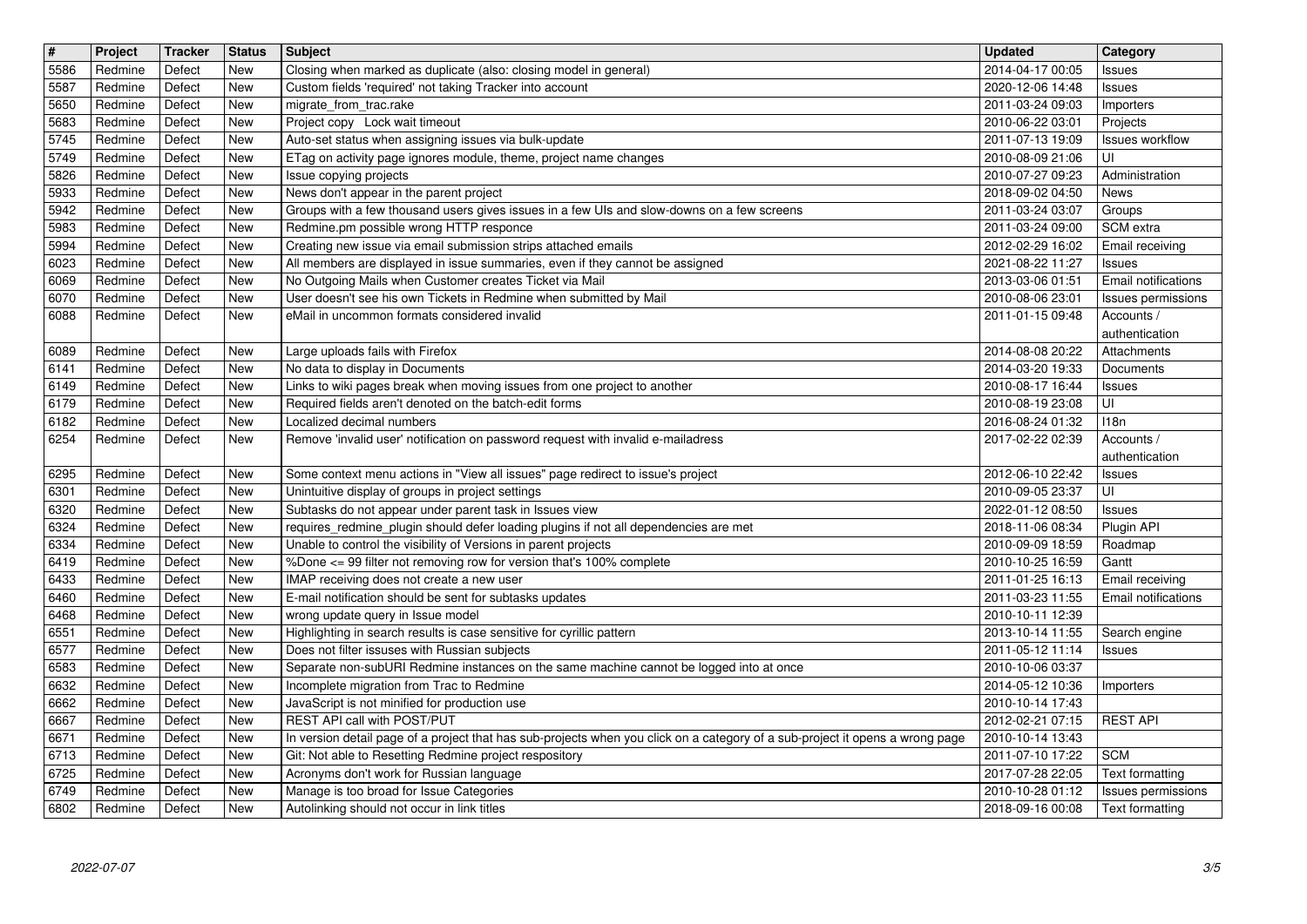| $\overline{\mathbf{H}}$ | Project            | Tracker          | <b>Status</b>            | <b>Subject</b>                                                                                                                                                             | <b>Updated</b>                       | <b>Category</b>                    |
|-------------------------|--------------------|------------------|--------------------------|----------------------------------------------------------------------------------------------------------------------------------------------------------------------------|--------------------------------------|------------------------------------|
| 6857<br>6878            | Redmine<br>Redmine | Defect<br>Defect | New<br><b>New</b>        | git references leaking from subproject to project<br>Copy Project: Using Browser Navigation Corrupts Projects                                                              | 2013-11-27 14:56<br>2011-06-06 09:21 | <b>SCM</b><br>Projects             |
| 6915                    | Redmine<br>Redmine | Defect<br>Defect | New<br>New               | Error message when project can not be archived should be better (or documented)<br>respond_to_without_attributes? does not work from runner                                | 2015-01-05 11:45<br>2010-11-16 20:24 | Projects                           |
| 6917<br>6925            | Redmine            | Defect           | New                      | Idap authentication can fail when multiple entries are returned                                                                                                            | 2011-08-06 03:49                     | <b>LDAP</b>                        |
| 6951<br>6992            | Redmine<br>Redmine | Defect<br>Defect | <b>New</b><br><b>New</b> | Context Menu Broken on Mac<br>wrong list number after table                                                                                                                | 2010-11-24 16:04<br>2010-12-03 10:23 | Text formatting                    |
| 7008                    | Redmine            | Defect           | New                      | Wrong output when using the "bug (rev)" in the headers                                                                                                                     | 2010-11-30 18:07                     | Text formatting                    |
| 7026<br>7036            | Redmine<br>Redmine | Defect<br>Defect | New<br>New               | Switching from Internal authentication to LDAP still checks password field<br>add project, and subproject to new issue email notification                                  | 2011-03-24 08:42<br>2010-12-03 19:15 | LDAP<br>Email notifications        |
| 7047                    | Redmine            | Defect           | <b>New</b>               | Git adapter very slow when a commit modifies a lot of files                                                                                                                | 2013-01-13 21:04                     | <b>SCM</b>                         |
| 7083<br>7095            | Redmine<br>Redmine | Defect<br>Defect | New<br>New               | Moving a ticket results in invalid assignee<br>Spam filter false trigger                                                                                                   | 2010-12-10 02:40<br>2010-12-10 23:08 | Issues<br>Website                  |
|                         |                    |                  |                          |                                                                                                                                                                            |                                      | (redmine.org)                      |
| 7104<br>7143            | Redmine<br>Redmine | Defect<br>Defect | New<br><b>New</b>        | Accessing core Setting.* values in a plugin's init causes the plugin's settings to not load<br>problem to filter custom field which contains Chinese characters            | 2010-12-15 23:39<br>2011-03-23 09:37 | Plugin API<br>Custom fields        |
| 7151                    | Redmine            | Defect           | New                      | Custom Queries are not working when copied between projects                                                                                                                | 2011-01-07 05:35                     |                                    |
| 7219<br>7237            | Redmine<br>Redmine | Defect<br>Defect | New<br>New               | Issue changed together with subtask<br>On copying issue to a subproject, Assign to list contains users which are not members of the subproject                             | 2011-01-03 13:06<br>2011-10-20 14:31 | Issues<br><b>Issues</b>            |
| 7293                    | Redmine            | Defect           | New                      | Activity page displays wrong status of modified issues                                                                                                                     | 2017-03-06 17:02                     | <b>Issues</b>                      |
| 7300<br>7357            | Redmine<br>Redmine | Defect<br>Defect | New<br><b>New</b>        | Subversion integration with blank password<br>Filter with all Projects included                                                                                            | 2011-01-11 23:32<br>2013-04-13 09:26 | <b>SCM</b>                         |
| 7496                    | Redmine            | Defect           | New                      | "Custom queries" should use natural ordering                                                                                                                               | 2019-07-18 17:02                     | ΙUΙ                                |
| 7524<br>7533            | Redmine<br>Redmine | Defect<br>Defect | New<br><b>New</b>        | Root repository directory not displayed with Bazaar on Ubuntu 10.04<br>Inline image alt-text fails due to wiki syntax                                                      | 2011-02-02 21:56<br>2011-02-03 17:58 | <b>SCM</b><br>Text formatting      |
| 7549                    | Redmine            | Defect           | New                      | right-click menu doesn't work with large number of issues.                                                                                                                 | 2011-03-14 12:06                     | <b>Issues</b>                      |
| 7645<br>7648            | Redmine<br>Redmine | Defect<br>Defect | New<br>New               | Issue summary should filter Assignee & Author lists<br>Git: Repository Statistics Incorrect                                                                                | 2011-02-18 08:48<br>2011-02-18 08:25 | UI<br><b>SCM</b>                   |
| 7651                    | Redmine            | Defect           | New                      | Invalid form authenticity token' when updating issue causes dataloss                                                                                                       | 2016-03-16 12:13                     | <b>Issues</b>                      |
| 7658<br>7661            | Redmine<br>Redmine | Defect<br>Defect | <b>New</b><br>New        | OpenLDAP authentication: Invalid user or password<br>xml attributes names should be consistent throughout ALL REST API                                                     | 2011-08-06 03:50<br>2011-02-22 19:59 | LDAP<br><b>REST API</b>            |
| 7668                    | Redmine            | Defect           | New                      | LDAP authentication & translation missing                                                                                                                                  | 2011-03-23 08:55                     | Translations                       |
| 7768<br>7773            | Redmine<br>Redmine | Defect<br>Defect | New<br>New               | improve consistency of terms / language<br>Only Redmine administrators can get users from REST API                                                                         | 2011-04-09 14:55<br>2016-11-22 15:57 | <b>Issues</b><br><b>REST API</b>   |
| 7780                    | Redmine            | Defect           | New                      | wiki updates do not send email notification                                                                                                                                | 2011-03-23 07:41                     | Email notifications                |
| 7782<br>7819            | Redmine<br>Redmine | Defect<br>Defect | <b>New</b><br><b>New</b> | category link/query not handling multiple projects for version targets spanning more than one project<br>REST API Populating issue field enumerations + Issue list filters | 2011-03-05 12:41<br>2013-08-30 10:37 | Projects<br><b>REST API</b>        |
| 7834                    | Redmine            | Defect           | New                      | API Issue XML cannot represent empty arrays                                                                                                                                | 2011-03-11 11:15                     | <b>REST API</b>                    |
| 7845<br>7918            | Redmine<br>Redmine | Defect<br>Defect | New<br><b>New</b>        | Pre environment and brackets breaks automatic issue linking<br>Non-ASCII characters are disabled in e-mail's body fields                                                   | 2011-03-12 19:32<br>2011-04-05 14:16 | Text formatting<br>Email receiving |
| 7973                    | Redmine            | Defect           | New                      | UI issue: edit options invisible and users simply do not see the "Sign in" link                                                                                            | 2011-03-25 19:45                     | ΙUΙ                                |
| 7984<br>8030            | Redmine<br>Redmine | Defect<br>Defect | New<br>New               | Confusing revisions links on repository root<br>Bazaar integration doesn't notice new commits to repository                                                                | 2011-09-16 02:42<br>2011-05-18 18:27 | <b>SCM</b><br><b>SCM</b>           |
|                         |                    |                  |                          |                                                                                                                                                                            |                                      |                                    |
|                         |                    |                  |                          |                                                                                                                                                                            |                                      |                                    |
|                         |                    |                  |                          |                                                                                                                                                                            |                                      |                                    |
|                         |                    |                  |                          |                                                                                                                                                                            |                                      |                                    |